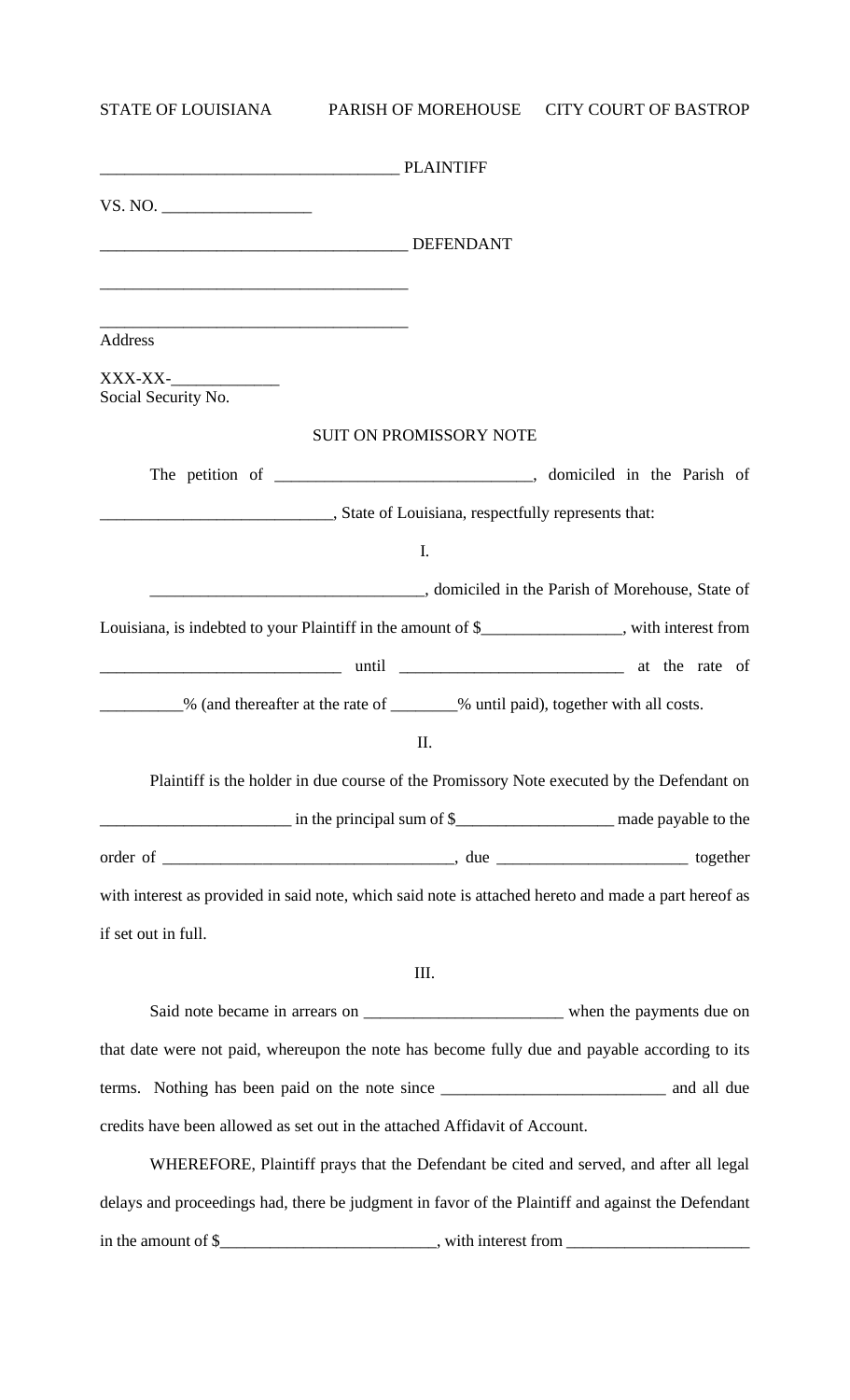at the rate of \_\_\_\_\_\_\_\_\_\_\_\_\_\_\_% until \_\_\_\_\_\_\_\_\_\_\_\_\_\_\_\_\_\_\_\_\_\_\_\_(and thereafter at the

rate of \_\_\_\_\_\_\_\_\_% until paid in full), together with all costs.

Plaintiff in Proper Person

\_\_\_\_\_\_\_\_\_\_\_\_\_\_\_\_\_\_\_\_\_\_\_\_\_\_\_\_\_\_\_\_\_\_\_\_

\_\_\_\_\_\_\_\_\_\_\_\_\_\_\_\_\_\_\_\_\_\_\_\_\_\_\_\_\_\_\_\_\_\_\_\_

\_\_\_\_\_\_\_\_\_\_\_\_\_\_\_\_\_\_\_\_\_\_\_\_\_\_\_\_\_\_\_\_\_\_\_\_

\_\_\_\_\_\_\_\_\_\_\_\_\_\_\_\_\_\_\_\_\_\_\_\_\_\_\_\_\_\_\_\_\_\_\_\_

Address

Telephone Number

E-mail Address